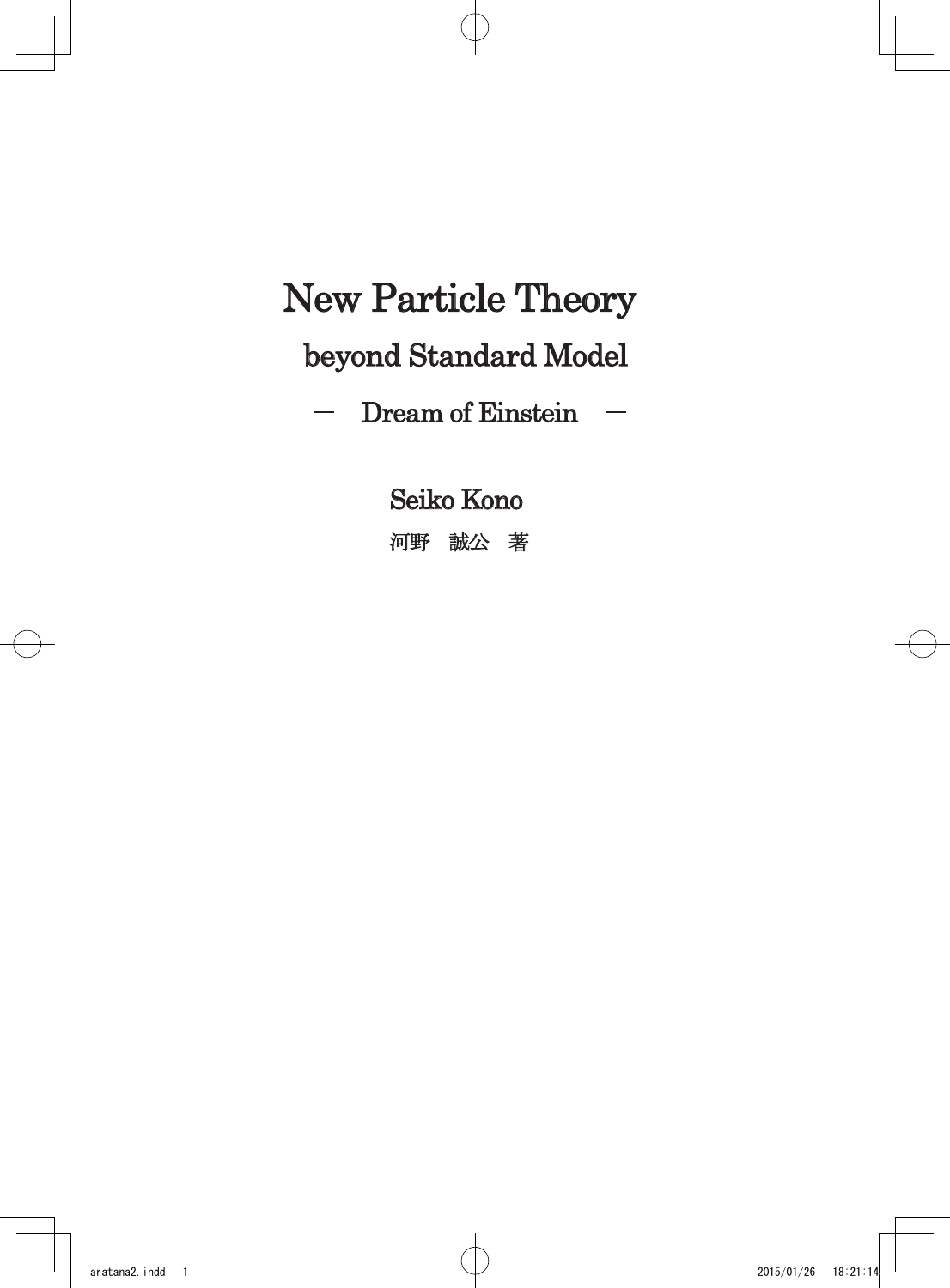New Particle Theory beyond Standard Model -Dream of Einstein-

Seiko Kono

Copyright © Seiko Kono 2015 printed in Japan Published 2015 in Japan by AoyamaLife Publishing Co.,Ltd

Daini Futaba Bldg.,401 Shiba5-13-11,Minatoku,Tokyo, 108-0014, Japan http://aoyamalife.co.jp/ ISBN 978-4-86450-173-6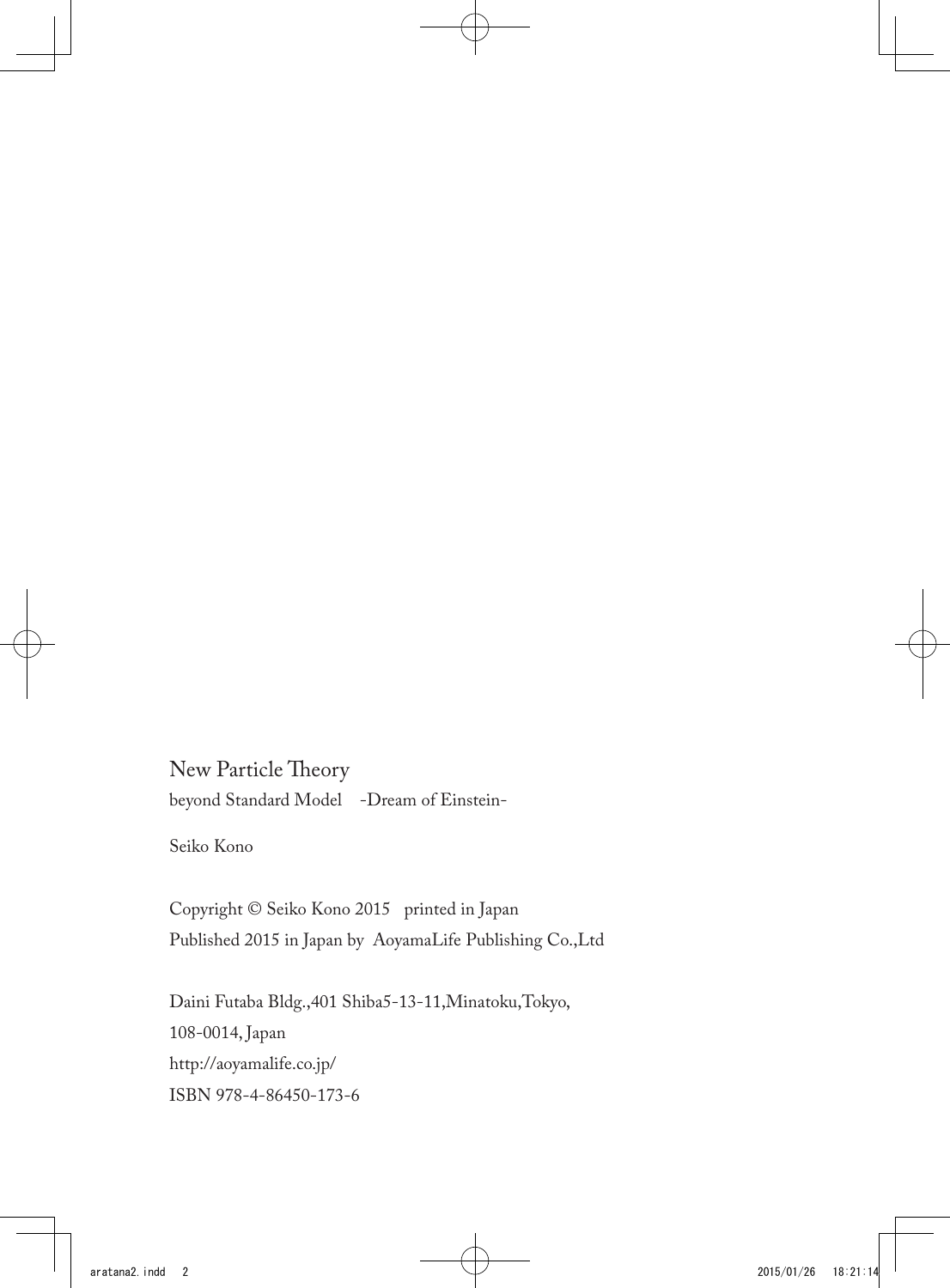#### **Introduction**

The standard Model (SM) has two unsolved problems. One is source of gauge-groups:  $SU<sub>C</sub>(3) \times SU<sub>L</sub>(2) \times U<sub>v</sub>(1)$  and a conservative charge of each gauge-group. The other is source of three generations of matter (lepton, quark) fields interacting with these gauge fields and hierarchy structure of mass characterizing three generations.

Former problem is related with unifying three gauge-coupling constants, latter one is related with 13 Yukawa-coupling constants and a constant of vacuum expectation value. Large symmetry groups: SO(10) including three gauge-groups in the standard model, etc. give one solution of former problem. SO(10)-group has tensor representation constructed by 5 helicity states: 3 states of 5 ones correspond to color quantum numbers and remained 2 states correspond to  $SU<sub>L</sub>(2)$  ×  $U_{y}(1)$ -EW quantum numbers. And then, color charges and electric ones are defined. However, these theories have no solution of latter problem.

There is another problem other than these two ones, that is, the standard model does not include gravity fields. Unifying gauge-fields theory and gravity-fields one is a remained big problem. On one hand, (2n+2)D-spinor representation give representation characterizing bosons fields with integer-spin at which n is even number and fermions fields with half-integer-spin at which n is odd one.

In this book, new particle theory, which includes SM and has solutions of above problems, is proposed. Particle fields are constructed by using spinor representation of multi-dimensions and by symmetry of 4D-time & space. Gravity fields which are not included in SM are constructed by the spinor representation naturally. The representation has potential to unify four interaction forces.

Canonical quantization of vector gauge fields with  $(2n+2)D$ -spinor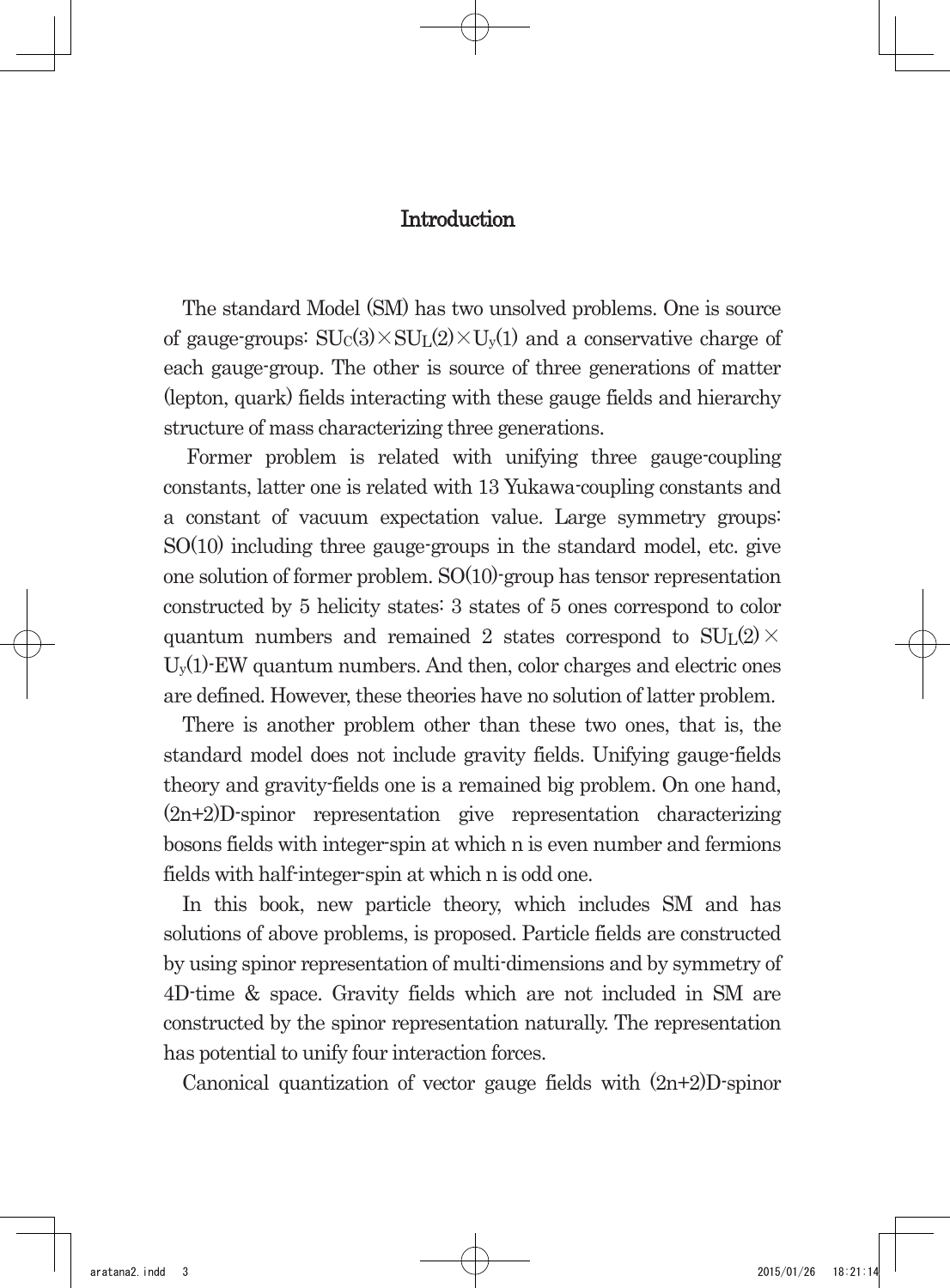representation is expanded to quantization of gravity-gauge fields. In this process, we find that a new conservative charge could exchange at interaction of matter-doublet fields. The new discovered charge is named a "Mass-charge". On one hand, constructing hierarchy structure of matter fields by using  $(2n+2)D$ -spinor representation at n = 1, 3, 5 (odd numbers), each generation's matter (quark and lepton) fields has a characteristic "Mass-charge". Taking a "Mass-charge" of electron or t-quark as a standard one, all mass of quarks and charged leptons are obtained without any Yukawa coupling constants. Exchange of "Mass-charges" between generations is related with 3 generations mixing of quarks or neutrino vibrations, then, we have mixing angles from "Mass-charges" and their exchanging probability respectively.

This book has three parts. In part I, every elemental particle is constructed by using (2n+2)D-spinor representation and symmetry of 4D-time & space. Fermions are given at n= 1, 3, 5 (odd numbers), and bosons including scalar fields are given at n= 0, 2, 4 (even numbers). Each particle has 4D-Lorentz invariant quantum free fields, by taking 4D-time & space which is a vessel of itself as effective action space.

In the first half of partⅡ, 4D-Lorentz invariant quantum free fields with  $(2n+2)$ D-spinor representation are canonically quantized. Gaugeinvariant interaction terms are represented unifying by covariant differential, and the Lagrangian is constructed. The Lagrangian of Einstein's gravity theory is obtained by classical approximations of the Lagrangian of gravity-gauge fields based on unified ones.

In the last half of partⅡ, gauge fields are quantized by BRS-T method which is gauge-independent. Expanding quantization of non-Abelian-gauge fields, spin and affine connections which construct gravity-gauge fields are quantized. Then, these vacuum structures are made clear. These structures give restricted conditions for gauge-phase between two connections, which could be a source of new conservative charge "Mass-charge".

In the first half of partⅢ, we obtain three generations' mass of charged-leptons and quarks by using the "Mass-charges". Each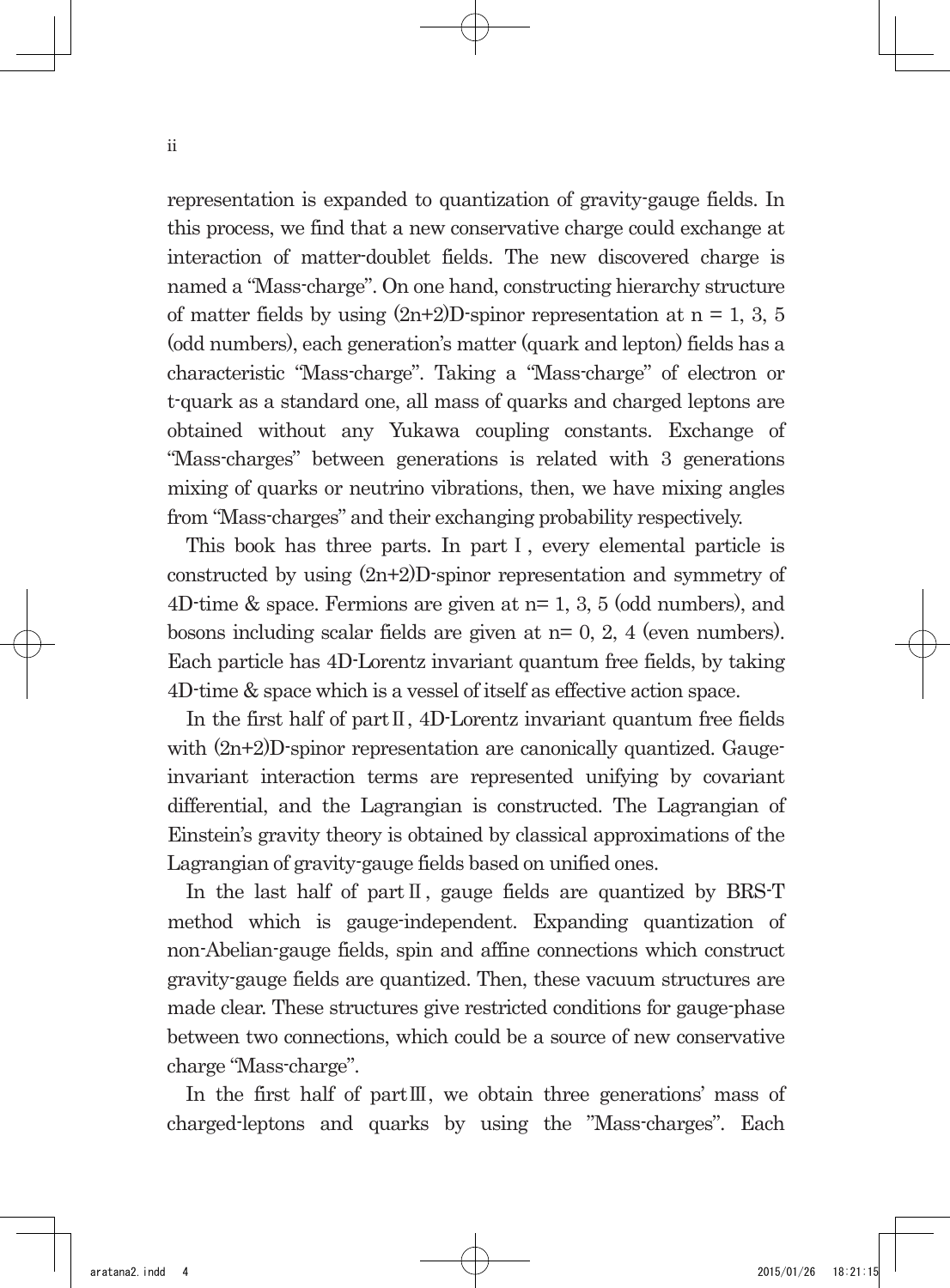mass-term of them is represented by "Mass-charges" and each mass is calculated by a ratio of electron's Mass-charge. 6 quarks' mass are agreed with data-bases in upper and lower limit, and charged leptons' mass are several % larger than data-bases. This shift of charged leptons' mass could be canceled by effects of neutrino vibrations.

In the last half of partⅢ, we obtain three generations mixing of quarks and neutrinos by using "Mass-charges". Generations mixing mean an exchange of "Mass-charges" which particles have before and after transitions. A transition probability is defined by exchanging of "Mass-charges", and elements of mixing matrix are represented. Applying to mixing matrix of quarks, we find that the exchange probability has relation with total number of exchanging "unit-Masscharges". A mixing matrix of neutrinos is calculated without using data-bases of neutrino vibrations, because restricted conditions are obtained by a reverse process of charged leptons' mass corrections.

When I am preparing this book, I have new information of T2K neutrino's experimentation. This result of  $\theta$  13 is agreed fairly good as well as other mixing angles:  $\theta$  12,  $\theta$  23. Which shows that a discovery of "Mass-charge" and results of partⅢ: mass terms' representation of three generations and mixing matrices' ones of quarks and neutrinos, and mass corrections of charged-leptons, etc. have good rightness.

The good results of partⅢ support theory and development of partⅠ and part II, that is, support particle fields represented by multidimensions spinor and symmetry of 4D-time & space, hierarchy structure of three generations' matter fields with  $(2n+2)D$ -spinor at n = 1, 3, 5, and structure of scalar, vector-gauge, color-vector-gauge, and gravity-gauge fields with  $(2n+2)D$ -spinor at  $n = 0, 2, 4$ , and quantization of these particle fields. And we come close to theory of unifying four interactions forces including gravity fields.

October, 2013

Seiko Kono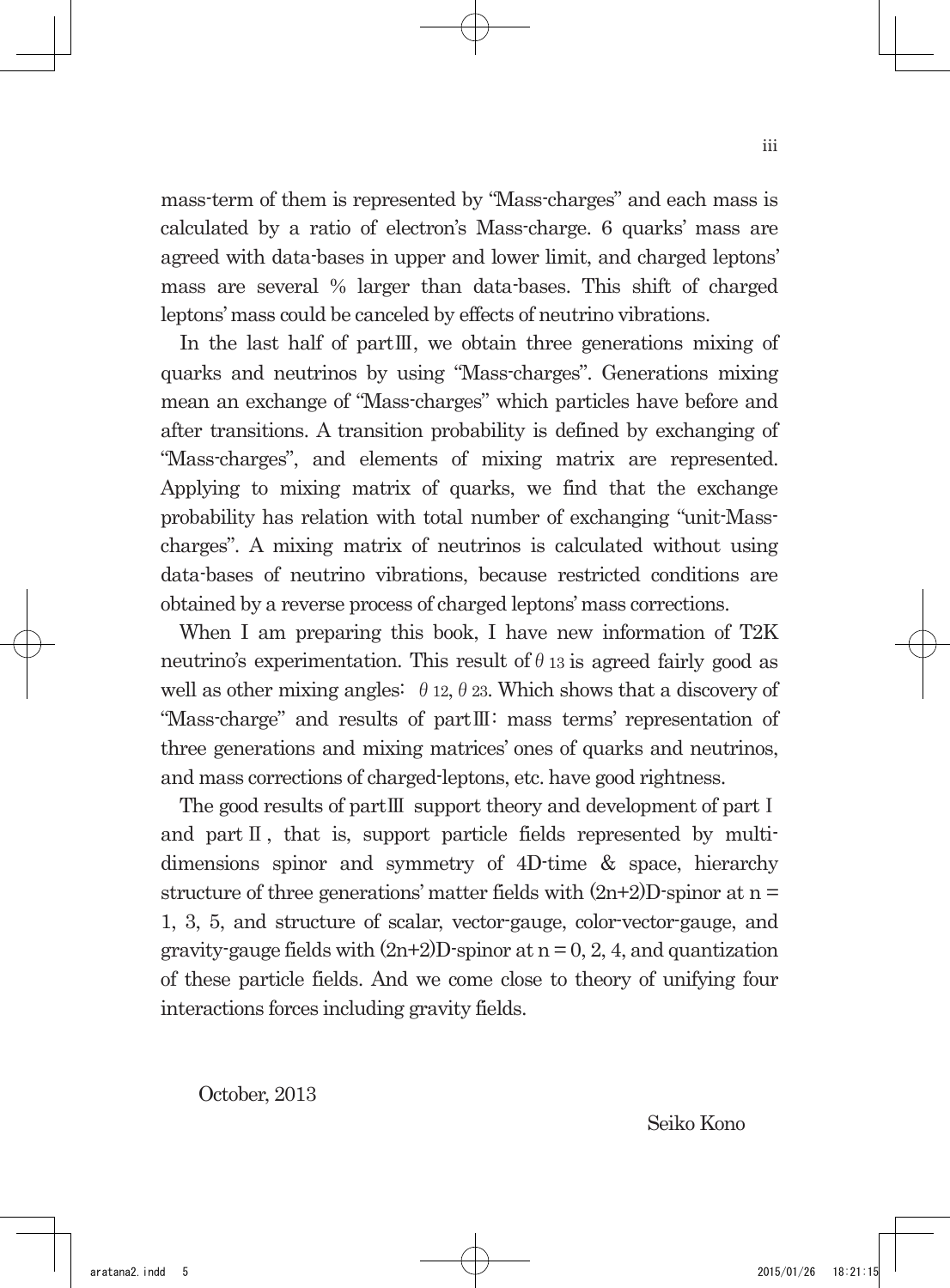#### Introduction for Publication of English-Version

When I was preparing publication of the Japanese-version, results of T2K neutrino vibration's experimentation had been published. The results agree well with calculation results of chapter 4 in the partⅢ-2. This agreement supports rightness of "unit-Mass-charge" which is the kernel of this book. Then, comparing of mixing angles of neutrino's vibration between calculations and T2K observations are revised in this English-version. Furthermore, several mistakes and errors in the Japanese-version had been corrected.

December, 2014

Seiko Kono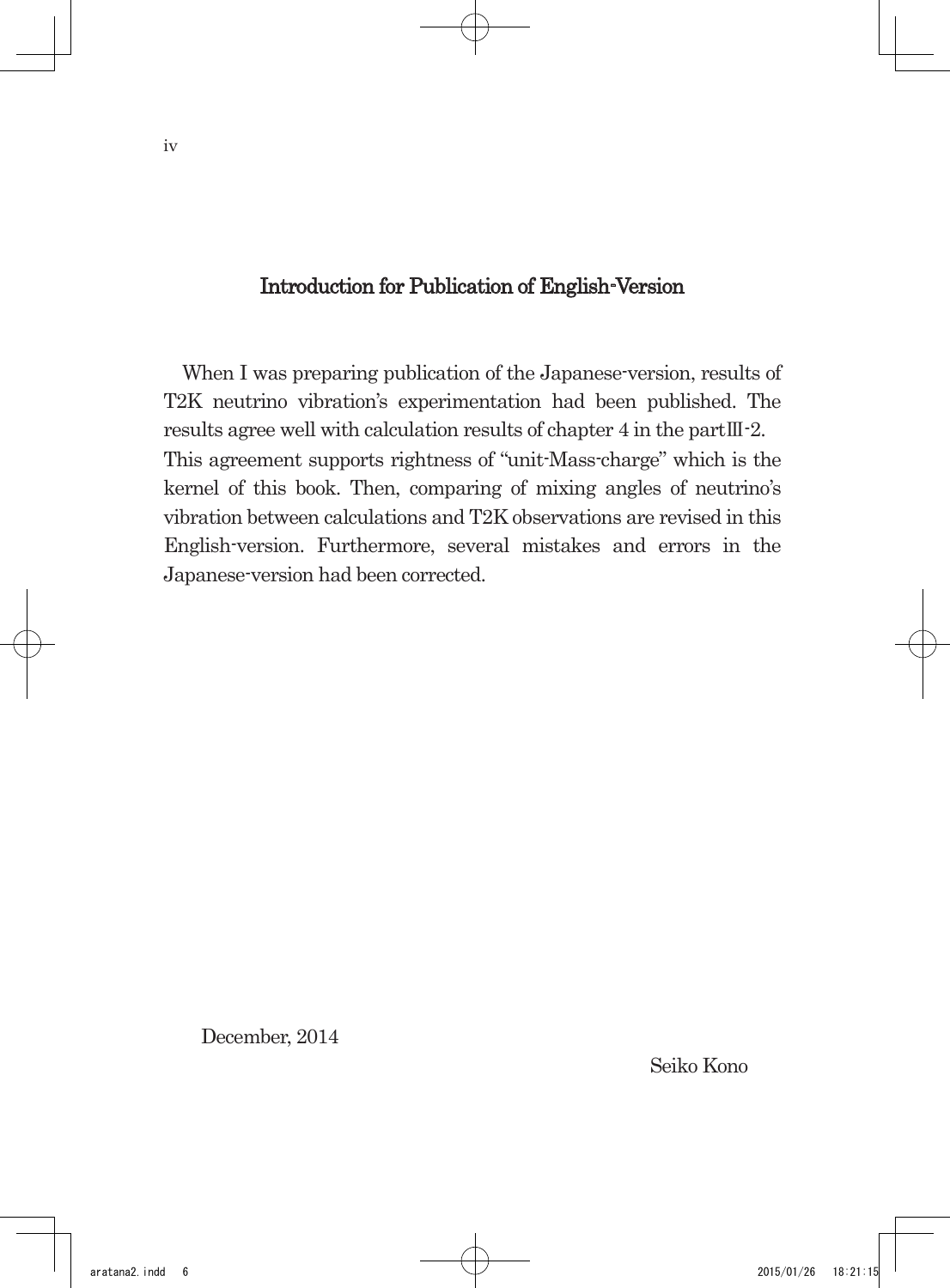#### Contents

# Part I Structure of Spinor Fields (Particle Fields) and Symmetry

|            | Chapter 1 Symmetry of Spinor and Lorentz Group $\cdots$ 3                |  |
|------------|--------------------------------------------------------------------------|--|
|            | Chapter 2 Structure of Scalar Fields and Symmetry $\cdots$ 8             |  |
|            | Chapter 3 Structure of Spinor Fields and Symmetry $\cdots$ 13            |  |
|            | Chapter 4 Structure of Vector Boson Fields and Symmetry $\cdot \cdot 24$ |  |
|            | Chapter 5 Structure of Color Vector Boson Fields                         |  |
|            | and Symmetry $\cdots$ 29                                                 |  |
|            | Chapter 6 Structure of Metric Tensor Fields and Symmetry $\cdot$ 33      |  |
| References |                                                                          |  |

### Part II Structure of Unified Fields and Quantization (Free Field)

| Chapter 1 Unified Representations of Free Fields $\cdots$ $\cdots$ 39 |  |
|-----------------------------------------------------------------------|--|
| Chapter 2 Unified Representations of Fields' Interaction $\cdots$ 49  |  |
| Chapter 3 Canonical Quantization of Unified Fields $\cdots$ 58        |  |
| Chapter 4 Gravity Gauge Fields based on Unified Fields                |  |
| and Einstein Theory $\cdots$ 70                                       |  |
|                                                                       |  |

# Part II Structure of Unified Fields and Quantization (BRST-part)

|           | Chapter 5 Canonical Quantization of Gauge Fields $\cdots$ 87                    |
|-----------|---------------------------------------------------------------------------------|
| Chapter 6 | Restricted Condition of Gravity-Gauge Phase between                             |
|           | Spin and Affine Connections (Proposition 2) $\cdots$ 116                        |
| Chapter 7 | Higgs Mechanism and Vacuum Structure $\cdots$ 123                               |
|           | References $\cdots \cdots \cdots \cdots \cdots \cdots \cdots \cdots \cdots$ 138 |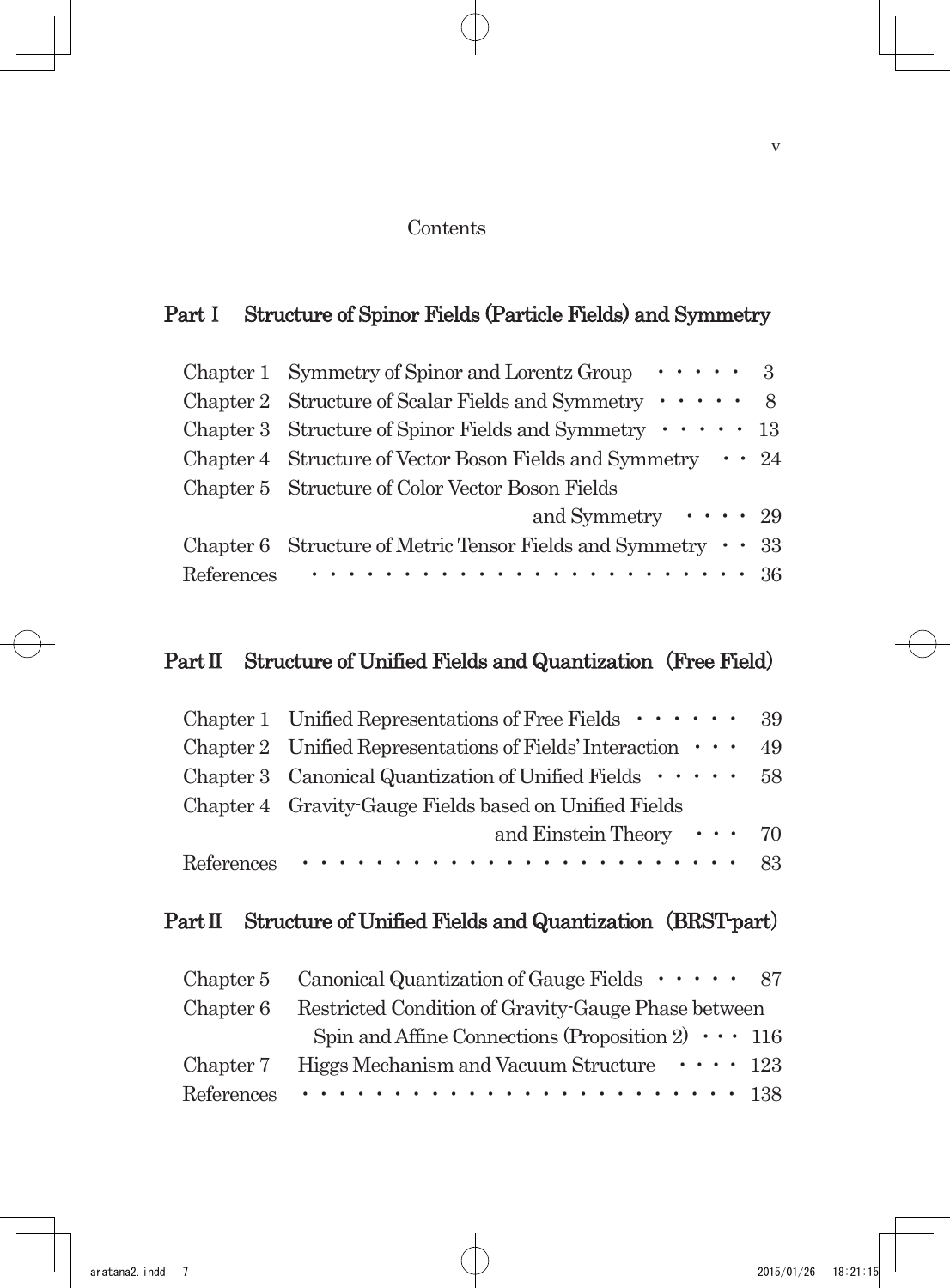# PartⅢ-1 Source of 3 Generations'Mass of Lepton and Quark

| Chapter 1 Symmetry Group with Hierarchy Structure $\cdots$ 141                    |  |
|-----------------------------------------------------------------------------------|--|
| Chapter 2 Mass-Charge of Matter and Scalar Fields $\cdots$ 149                    |  |
| Chapter 3 Mass-Term of the 1 <sup>st</sup> gen. Lepton, Quark-Doublet $\cdot$ 157 |  |
| Chapter 4 Mass-Term of the $2nd$ , $3ndgen$ . Lepton, Quark-Doublet $\cdot 161$   |  |
| References $\cdots \cdots \cdots \cdots \cdots \cdots \cdots \cdots 176$          |  |

# PartⅢ-2 Source of 3 Generations'Mixing of Quark and Lepton

|            | Chapter 1 Mixing Matrix's Elements of Quark and Lepton $\cdots$ 179       |  |
|------------|---------------------------------------------------------------------------|--|
|            | Chapter 2 Mixing Matrix of Quarks $\cdots \cdots \cdots \cdots$ 182       |  |
|            | Chapter 3 Another Solution of Mixing Matrix of Quarks $\cdots$ 189        |  |
|            | Chapter 4 Mixing Matrix of Neutrinos $\cdots \cdots \cdots \cdots$ 192    |  |
|            | Chapter 5 Source of Mixing Angles of Quark and Neutrino $\cdot \cdot 201$ |  |
| References |                                                                           |  |
|            | (Appendix) Data-bases of Mixing Matrices (or Angles)                      |  |
|            | of Quark and Neutrino $\cdots$ 205                                        |  |
|            |                                                                           |  |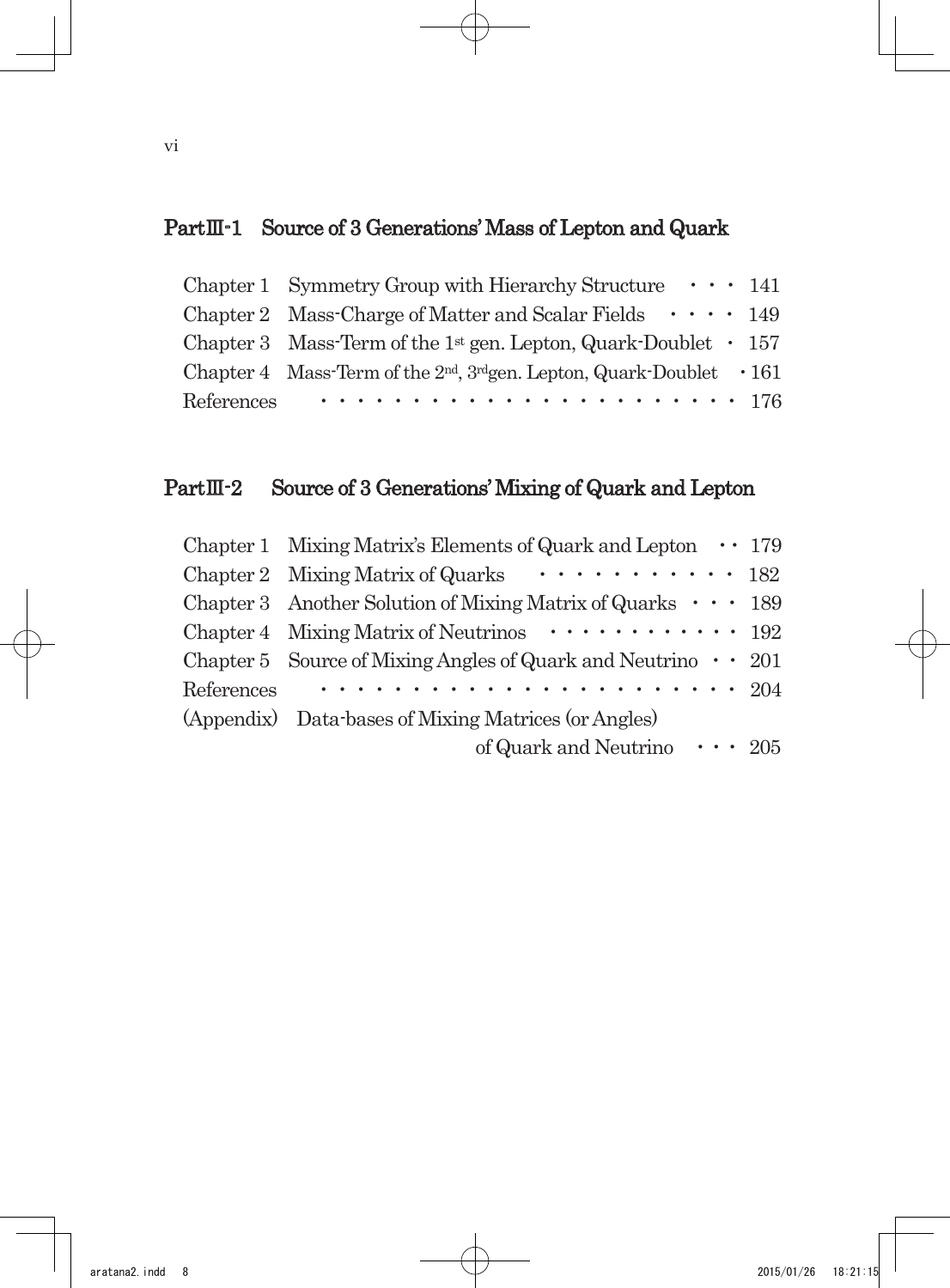#### PartⅠ Structure of Spinor Fields (Particle Fields) and Symmetry

In part I, new elemental particles' structures are drawn based on spinor fields (fermions and bosons) and symmetry of 4D-time & space.

Spinor fields which have larger dimensions' representation and larger spin are constructed. Each particle fields with  $(2n+2)$ -dimensions (D)-spinor representation has symmetry of its spinor dimensions by spinor (or supper-symmetry) generators acting on a vacuum. Matter fields are constructed at  $n=1$ , 3, 5 (odd numbers), and boson fields including scalar fields (or Higgs ones) are constructed at  $n=0, 2, 4$  (even ones). Each particle has 4D-Lorentz-invariant quantum free fields by taking 4D-time & space which is a vessel of itself as effective action space. Following relation of groups:  $SU(2) \times SU(2) = SO(4)$  acts an important role.

In chapter 1, spinor and supper-symmetry algebras are reviewed. From the 2nd to 6th chapters, particle fields having larger spin: scalar, matter, vector boson, and metric tensor fields are constructed step by step as piling blocks. And symmetry of each fields is studied.

In chapter 3, quarks and leptons are distinguished, and the 1<sup>st</sup>, 2<sup>nd</sup> and 3rd gen. matter fields are distinguished, which are not able in the Dirac field representation. Color-symmetry acts an important role for the hierarchy structure of matter fields. In chapter 4, neutral or charged vector boson fields are constructed, following with different helicity states of a vacuum on which these generators act. In chapter 5, color vector fields are constructed. The fields have not same spinor representation as vector boson fields, but have same one as metric tensor fields. Color vector fields and quark/lepton fields have strong relation of color-symmetry. In the last chapter 6, metric tensor fields are constructed. The fields have neutral color-symmetry, however, have same Lorentz-representation as color vector fields. Then, gravity fields are constructed by spin connection with vector type representation and affine connection with anti-symmetry tensor type one.